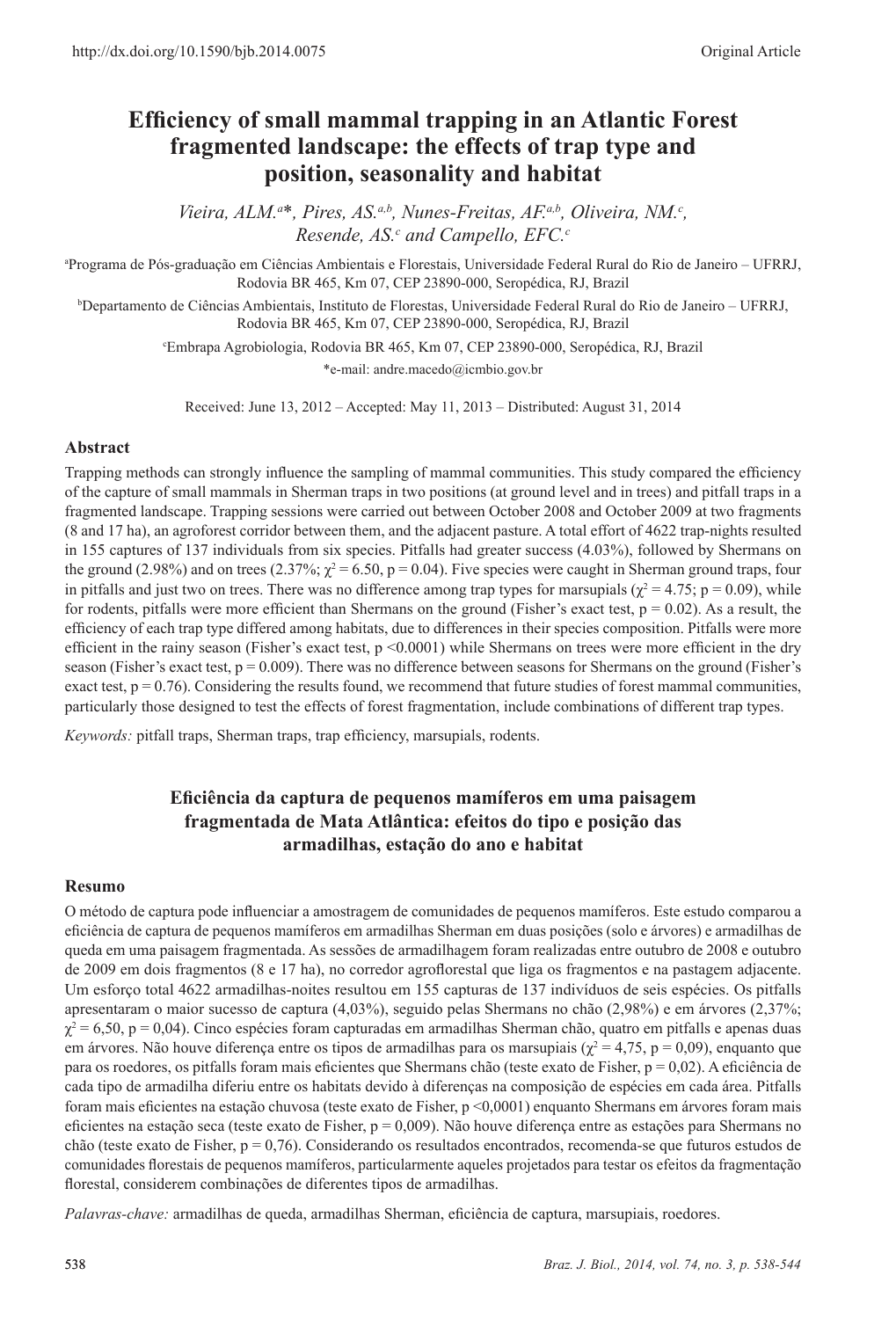#### **1. Introduction**

Studies on the structure and functioning of small mammal communities are dependent on an adequate sampling of the whole community, which is strongly influenced by the capture technique chosen (Woodman et al., 1996). Some trap types may be more efficient in the capture of some species than others (Slade et al., 1993; O'Farrell et al., 1994; Lee, 1997). Trap efficiency may be affected by several factors, such as their own shapes (Woodman et al., 1996), spacing between them (Slade and Russell, 1998), position (Freitas and Fernandez, 1998), baits used (Laurance, 1994; O' Farrell et al., 1994), gender and age of animals, and availability of food sources in the environment (Adler and Lambert, 1997); which can be affected by climatic seasons (Bergallo and Magnusson, 1999; Santos-Filho et al., 2008). These factors become even more relevant in tropical rainforests, due to their great diversity of small mammals with different habits, which vary from semifossorial to arboreal species.

Most studies evaluating small mammals trapping success in the Brazilian Atlantic Forest compared types and position of traditional live traps (Freitas and Fernandez, 1998; Silva, 2001; Schittini et al., 2002; Astúa et al., 2006), while few compared also the success of pitfall traps (Umetsu et al., 2006). Additionally, in most of them, just one habitat was evaluated. However, in fragmented landscapes, alterations in the animal's spatial patterns - like increases or decreases in home range size and distances travelled (e.g. Pires et al., 2002; Lira et al., 2007) - can lead to differences in the efficiency of different trap types.

In this paper we assessed trap efficiency using Sherman traps in two positions (at ground level and in trees) and pitfall traps in an Atlantic Forest fragmented landscape located in Seropédica municipality, southeastern Brazil. The capture success of each trap type was compared (1) between marsupials and rodents; (2) among different habitats (fragments, corridor and pasture); and (3) between dry and wet seasons.

#### **2. Material and Methods**

The study was carried out in a fragmented landscape located at the Embrapa Agrobiologia *campus*, in an area locally known as Fazendinha Agroecológica do km 47 (22° 46' 29"S and 43° 41' 32"W), Seropédica municipality, Rio de Janeiro state, southeastern Brazil. The climate of the region is warm tropical with average annual temperatures above 23 °C. Average annual precipitation reaches 1300 mm and its distribution is concentrated from September to March (mean  $\pm$  sd of mensal precipitation = 166.4  $\pm$  62.7). with a dry season in the winter  $(63.0 \pm 23.9)$ .

The studied landscape comprised two fragments (named A and B), linked by an agroforestry corridor and the adjoining pasture. Fragment A, located on a small hill in the upper part of the terrain, has 8 ha and is a remnant of the Brazilian Atlantic Forest in a secondary succession stage. Its most representative species are *Anadenanthera colubrina* (Vell.) Brenan, *Astronium graveolens* Jacq.*,* 

*Sparattosperma leucanthum* (vell.) k. schum.*,* and *Brosimum guianense* (Aubl.) Huber, and the most common families are Fabaceae, Anacardiaceae and Bignoniaceae. Fragment B, of 17 ha, is positioned in a flat area, originated from an old forest garden abandoned in the 1950s. Its most representative species are *Mimosa caesalpiniifolia* Benth., *A. colubrina,* and *Aegiphila sellowiana* Cham*,* and the most common families are Fabaceae, Myrtaceae, and Verbenaceae. Fragment A has higher tree diversity than fragment B; from the 63 tree species that occur in the fragments, only 19% are in common (Vieira, 2007). The corridor linking the fragments is 200 m by 30 m wide, totalling 0.6 ha. It was established as an agroforestry system in February 2005 and its more representative species are leguminous trees (*Acacia angustissima* Mill., *Anadenanthera* sp., *Inga semialata* Vell., *Mimosa artemisiana* Heringer e Paula and *Piptadenia gonoacantha* (Mart.) J.F. Macbr) and cultivated species such as banana, guava, manioc, pineapple, pumpkin, and sugar cane. The system was designed according to the model of analogous regenerative agroforestry system (Vivan, 1998). The matrix adjacent to the corridor is a pastureland composed mostly of guinea grass (*Panicum maximum* Jacq.) and regularly used by cattle and frequently mowed.

Small mammals were monthly sampled in each area (fragments, corridors and pasture) from October 2008 to October 2009, comprising 13 capture sessions each of four consecutive nights.

Two types of traps were used simultaneously, a Sherman live trap model XLF-15 (10x11.5x38 cm) and pitfalls made with 65 l plastic buckets (40 cm diameter, and 65 cm depth). Shermans were placed in two distinct positions, on the ground and on trees (between 1.5 and 2 m in height). Traps in trees were considered a third kind of trap in the analyses. Pitfalls were positioned in Y-shaped systems with four pitfalls spaced 5 m from each other, linked by a 1 m height plastic drift fence. One pitfall was placed in the Y centre and the other three at the ends. Three pitfall systems were set in each sampling site, 80 m from each other. Seven Sherman traps were placed between each system, 10 m apart. Traps were set alternately on the ground and in the trees, resulting in a total of 14 live traps in each habitat. Baits were made from a mixture of banana, oat, bacon, and peanut butter. All traps were baited, including pitfalls, to prevent animal death from starvation. Besides that, pitfalls received a plastic coverage ca. 1 m above them and had their bottom perforated to reduce water accumulation. Additionally, each pitfall received a circular Styrofoam piece to permit that animals could avoid drowning in case of flooding following intense rain. All these procedures were used to reduce the mortality of the individuals, and proved to be efficient.

Total sampling effort was 4622 trap-nights, similarly divided among the four habitats. Small differences observed in the sampling effort among areas were due to logistical problems, such as soil flooding. Besides, Sherman tree traps were not used in the pasture, due to absence of trees to set them.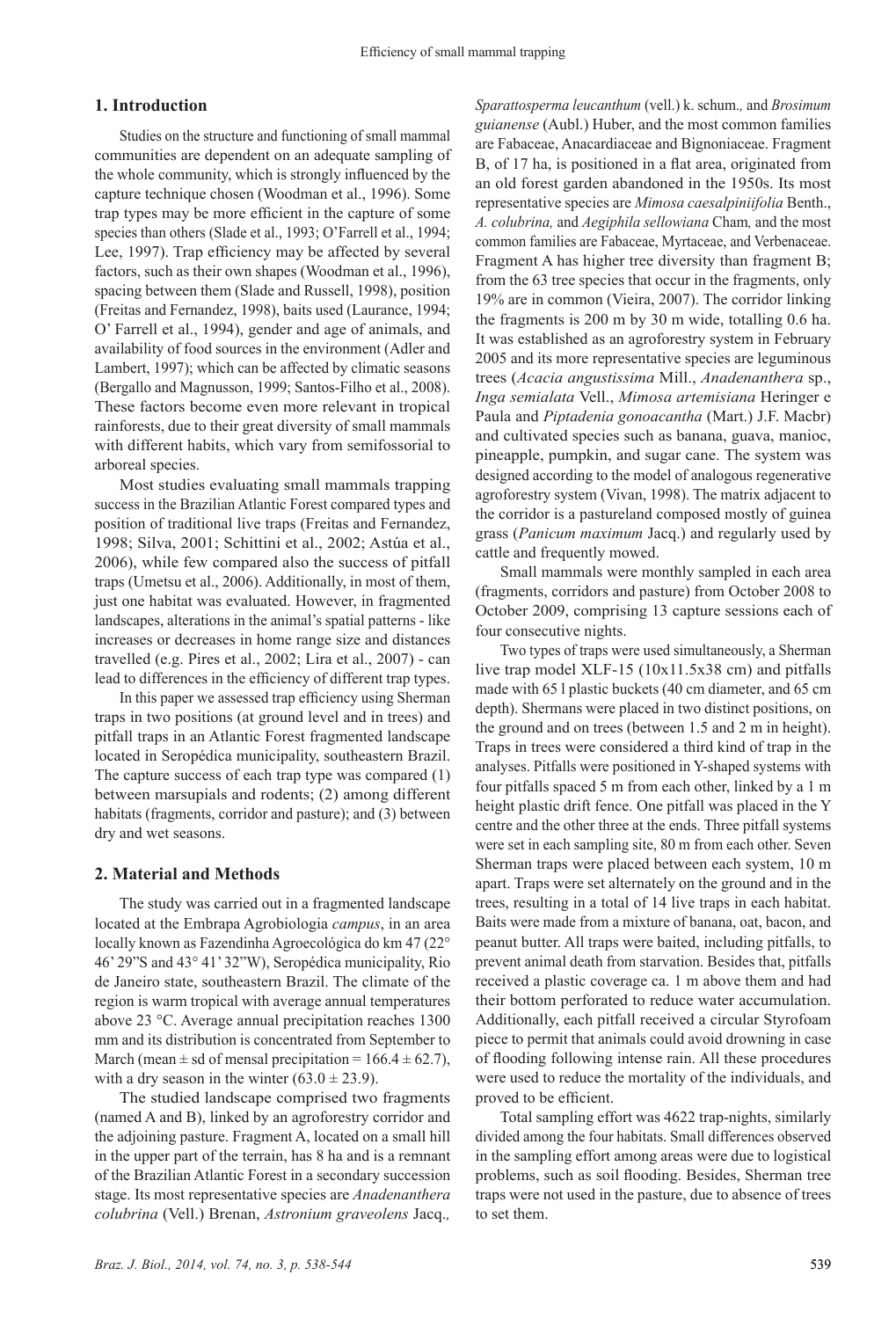Capture success was obtained by multiplying the total captures by 100 and dividing it by the sampling effort in trap-nights. Sherman traps in trees were not considered for the calculation of the capture success of exclusively terrestrial species.

In order to assess possible differences in capture success of small mammals among the traps used (Sherman ground, Sherman tree and pitfalls), we used the chi-square test (Zar, 1999). This analysis was also used to assess differences in capture success between dry (April to August) and rainy months (September to March). Whenever the chi-square assumptions were not met, Fisher's exact test was used (Zar, 1999). Tests were performed considering all small mammal captures, different taxonomic groups (rodents and marsupials), different habitats (fragments, corridor and pasture), and also separately for each species.

## **3. Results**

#### *3.1. Efficiency of capture among trap types*

We obtained a total of 155 captures of 137 individuals belonging to six species of small mammals (Table 1). The higher number of species was caught in Sherman ground traps  $(n = 5)$ , followed by pitfalls (4) and Sherman tree traps  $(2;$  Table 1). From the total captures,  $88 (56.8\%)$ were achieved in pitfalls, 45 (29.0%) in Sherman ground traps and 22 (14.2%) in Sherman tree traps (Table 1). Results revealed a significantly higher capture success by pitfalls, followed by Sherman ground and Sherman tree traps ( $\gamma^2$  = 6.50, p = 0.040; Table 1).

Considering each taxonomic group separately, results showed no significant differences in capture success among the three trap types for marsupials ( $\chi^2$  = 4.75; p = 0.09). For rodents, however, caught only in pitfall and Sherman ground traps, the capture success was significantly higher for the pitfalls (Fisher's exact test:  $p = 0.02$ ; Table 2).

The comparison of trap capture efficiency within the same species was possible just for *Didelphis aurita* Wied-Neuwied 1826 and the rodents *Oligoryzomys nigripes* Olfers 1818 and *Akodon cursor* Winge 1887. For *D. aurita*, which was caught with all three types, the capture efficiency did not differ among trap types ( $\chi^2$  = 4.18,  $p = 0.124$ ). For terrestrial rodents, which used just two trap types, *O. nigripes* was significantly more frequently captured in pitfalls (Fisher's exact test:  $p = 0.020$ ) while for *A. cursor* the difference was not significant (Fisher's exact test:  $p = 0.587$ ; Table 1).

#### *3.2. Efficiency of trap types in different habitats*

Regarding all captured individuals, capture efficiency of traps differed among habitats. In fragment A and in the corridor, pitfalls were the most efficient method, followed by Sherman ground and Sherman tree traps (Fragment A:  $\chi^2$  = 6.21, p = 0.045; C:  $\chi^2$  = 7.38, p = 0.025). In fragment B there was no significant difference between trap types  $(\chi^2 = 2.11, p = 0.350)$ , whereas Sherman ground was more efficient than pitfalls in the pasture (Fisher's exact test:  $p = 0.025$ ; Table 1).

#### *3.3. Effects of season on trap capture efficiency*

In the wet season pitfalls were the most efficient, followed by Sherman ground and Sherman tree traps ( $\chi^2$  = 39.39, p < 0.0001). In the dry season this pattern inverted, with Sherman trees having higher capture success, followed by Sherman ground and pitfalls ( $\chi^2$  = 19.05, p < 0.0001). Comparing separately each trap type between seasons, contrasting results were also acquired. Pitfalls were significantly more efficient in the wet season (Fisher's exact test: p < 0.0001), whereas Sherman tree traps were more efficient in the dry season (Fisher's exact test:  $p = 0.009$ ). Although Sherman ground also showed higher capture success in the dry season, the difference between

**Table 1.** Capture success (%) in each habitat for different trap types in a fragmented landscape at Fazendinha Agroecológica, Km 47, Seropédica municipality, Rio de Janeiro state, Southeastern Brazil. TN = Number of trap-nights; TC = total of captures per habitat; SC = capture success (TC/TN x 100); Da = *Didelphis aurita*, Pf = *Philander frenatus*, Ac = *Akodon cursor*, On = *Oligoryzomys nigripes*, Mm = *Mus musculus*, Rn = *Rattus norvegicus*. Values in parenthesis refer to the number of captures in each case.

| <b>Trap type</b> | Habitat    | TN   | Da       | <b>Pf</b>    | Ac                       | On             | Mm           | Rn       | TC       | SC(%)    |
|------------------|------------|------|----------|--------------|--------------------------|----------------|--------------|----------|----------|----------|
| PITFALL          | Fragment A | 592  | 3.55(21) | $\theta$     | 3.94(18)                 | 2.20(13)       | 0.17(1)      | $\theta$ | 53       | 8.95     |
|                  | Fragment B | 543  | 0.74(4)  | $\theta$     | 2.03(11)                 | 1.10(6)        | $\theta$     | $\Omega$ | 21       | 3.87     |
|                  | Corridor   | 541  | 0.74(4)  | $\theta$     | 0.18(1)                  | 0.74(4)        | 0.37(2)      | $\theta$ | 11       | 2.03     |
|                  | Pasture    | 508  | $\theta$ | $\theta$     | 0.39(2)                  | 0.20(1)        | $\theta$     | $\theta$ | 3        | 0.59     |
| <b>TOTAL</b>     |            | 2184 | 1.33(29) | $\theta$     | 1.47(32)                 | 1.10(24)       | 0.14(3)      | $\Omega$ | 88       | 4.03     |
| <b>SHERMAN</b>   | Fragment A | 327  | 4.28(14) | $\mathbf{0}$ | 1.22(4)                  | $\theta$       | $\Omega$     | $\Omega$ | 18       | 5.50     |
| <b>GROUND</b>    | Fragment B | 299  | 0.33(1)  | 1.67(5)      | 0.33(1)                  | 1.34(4)        | $\theta$     | $\Omega$ | 11       | 3.68     |
|                  | Corridor   | 320  | $\theta$ | 0.31(1)      | 0.63(2)                  | $\theta$       | $\theta$     | $\Omega$ | 3        | 0.93     |
|                  | Pasture    | 563  | 0.18(1)  | $\theta$     | 1.96(11)                 | $\overline{0}$ | $\theta$     | 0.18(1)  | 13       | 2.30     |
| <b>TOTAL</b>     |            | 1509 | 1.06(16) | 0.40(6)      | 1.19(18)                 | 0.27(4)        | $\mathbf{0}$ | 0.07(1)  | 45       | 2.98     |
| <b>SHERMAN</b>   | Fragment A | 312  | 5.13(16) | $\theta$     |                          |                |              |          | 16       | 5.12     |
| <b>TREE</b>      | Fragment B | 294  | 1.02(3)  | 1.02(3)      | $\overline{a}$           |                |              |          | 6        | 2.04     |
|                  | Corridor   | 323  | $\theta$ | $\theta$     | $\overline{\phantom{0}}$ |                |              |          | $\theta$ | $\theta$ |
| <b>TOTAL</b>     |            | 929  | 2.05(19) | 0.32(3)      |                          |                |              |          | 22       | 2.37     |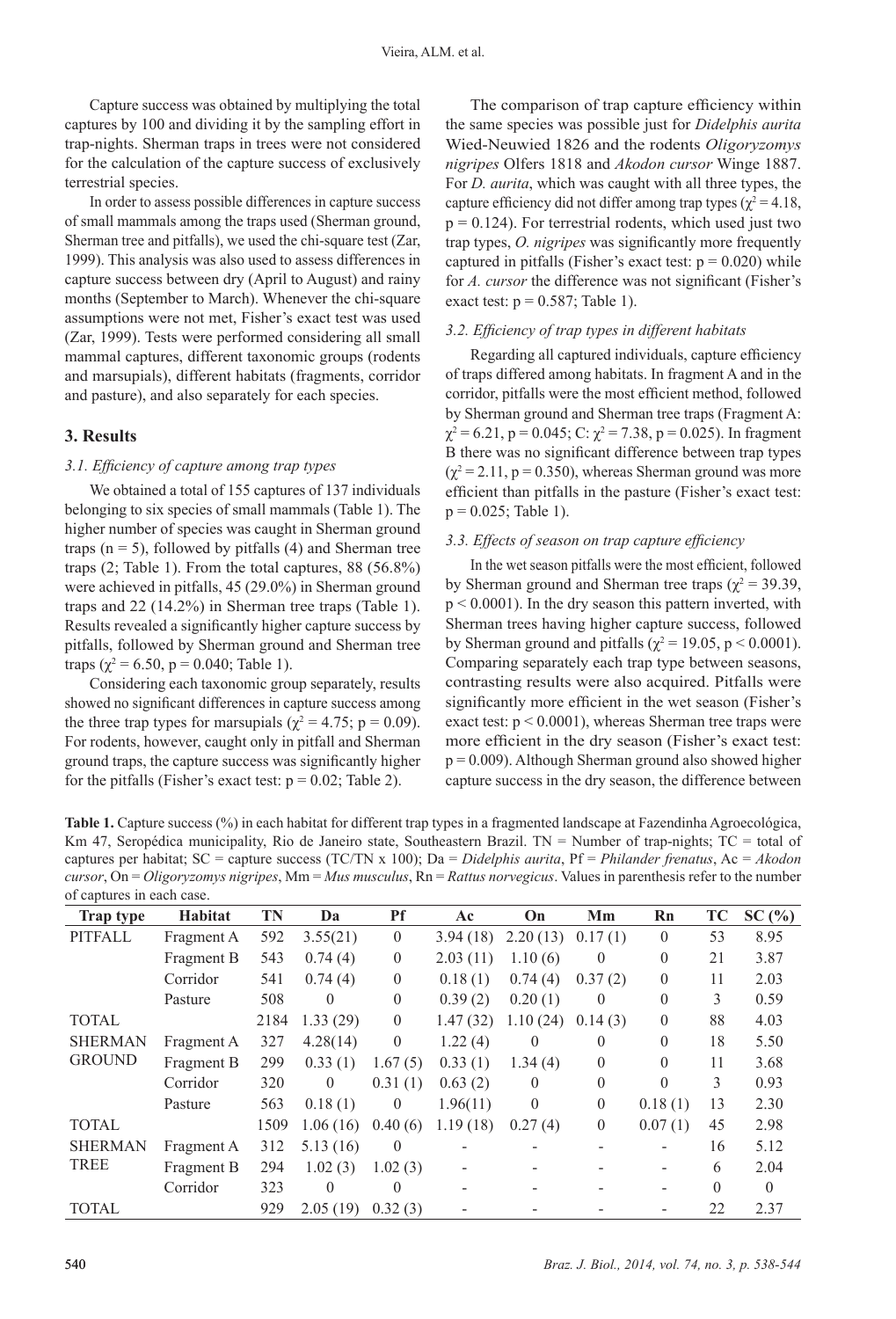| <b>Table 2.</b> Capture success (%) of small mammals during wet and dry seasons for three different trap types used in a fragmented |  |
|-------------------------------------------------------------------------------------------------------------------------------------|--|
| landscape at FazendinhaAgroecológica Km 47, Seropédica municipality, Rio de Janeiro state, Southeastern Brazil. Values in           |  |
| parenthesis are the number of captures per sampling effort.                                                                         |  |

| <b>Species</b>                 | <b>Season</b> | <b>Pitfall</b> | <b>Sherman ground</b> | <b>Sherman</b> tree |
|--------------------------------|---------------|----------------|-----------------------|---------------------|
| <b>RODENTS</b>                 |               |                |                       |                     |
| Akodon cursor                  | Wet           | 2.26(28/1239)  | 0.92(8/870)           |                     |
|                                | Dry           | 0.42(4/945)    | 1.56(10/639)          |                     |
| Oligoryzomys nigripes          | Wet           | 1.78(19/1239)  | 0.34(3/870)           |                     |
|                                | Dry           | 0.21(2/945)    | 0.16(1/639)           |                     |
| Mus musculus                   | Wet           | 0.24(3/1239)   | 0                     |                     |
|                                | Dry           | $\Omega$       | 0                     |                     |
| Rattus norvegicus              | Wet           | $\theta$       | 0.11(1/870)           |                     |
|                                | Dry           | $\Omega$       | 0                     |                     |
| <b>TOTAL RODENTS</b>           | Wet           | 4.28(53/1239)  | 1.38(12/870)          |                     |
|                                | Dry           | 0.63(6/945)    | 1.72(11/639)          |                     |
|                                | Total         | 2.70 (59/2184) | 1.52(23/1509)         |                     |
| <b>MARSUPIALS</b>              |               |                |                       |                     |
| Didelphis aurita               | Wet           | 2.26(28/1239)  | 1.26(11/870)          | 0.91(5/547)         |
|                                | Dry           | 0.11(1/945)    | 0.78(5/639)           | 3.66(14/382)        |
| Philander frenatus             | Wet           | $\Omega$       | 0.23(2/870)           | 0.18(1/547)         |
|                                | Dry           | $\theta$       | 0.63(4/639)           | 0.52(2/382)         |
| TOTAL MARSUPIALS               | Wet           | 2.26(28/1239)  | 1.49(13/870)          | 1.10(6/547)         |
|                                | Dry           | 0.11(1/945)    | 1.41(9/639)           | 4.19 (16/382)       |
|                                | Total         | 1.33(29/2184)  | 1.46(22/1509)         | 2.37(22/929)        |
| TOTAL (RODENTS AND MARSUPIALS) | Wet           | 6.50(81/1239)  | 2.87(25/870)          | 1.10(6/547)         |
|                                | Dry           | 0.11(1/945)    | 3.13(20/639)          | 4.19 (16/382)       |
|                                | Total         | 4.03 (88/2184) | 2.98 (45/1509)        | 2.37(22/929)        |

seasons was not significant for this kind of trap (Fisher's exact test:  $p = 0.757$ ; Table 2).

Regarding each taxonomic group separately, marsupials showed no significant differences between traps in the wet season ( $\chi^2$  = 3.52, p = 0.172), whereas in the dry season Sherman tree was the most efficient trap, followed by Sherman ground and pitfall ( $\chi^2$  = 34.799, p < 0.0001). As for rodents, the higher values were achieved for pitfall in the wet season (Fisher's exact test,  $p = 0.0002$ ), whereas in the dry season the pattern inverted, showing Sherman ground as the most efficient trap (Fisher's exact test:  $p = 0.047$ ; Table 2).

Considering each species separately, analyses were possible just for *D. aurita* and *A. cursor*, as for the other species, the low number of captures did not allow any comparisons. For *D. aurita* the capture success did not differ among trap types in the wet season ( $\chi^2$  = 5.44,  $p = 0.066$ ), although pitfall trapping efficiency had been almost the triple of Sherman tree. In the dry season, Sherman tree was the most efficient of all in capturing this marsupial, followed by Sherman ground and pitfall  $(\chi^2 = 34.74, p \le 0.0001)$ . For *A. cursor*, the highest capture success in the wet season was achieved with pitfalls (Fisher's exact test:  $p = 0.031$ ) while Shermans were the most efficient traps in the dry season (Fisher's exact test:  $p = 0.026$ ; Table 2).

#### **4. Discussion**

Pitfalls had higher total capture success than Sherman traps placed either on the ground or in trees, confirming similar results found in several habitats in Brazil, which found that pitfalls were three to eight times more efficient (Lyra-Jorge and Pivello, 2001; Hice and Schmidl, 2002; Umetsu et al., 2006). This high efficiency of capture observed for pitfalls may be related to the likelihood of capturing more than one individual in the same trap, which was observed during this study on many occasions.

Another factor to be considered is that the chance of capture in this kind of trap increases with the drift fences that direct the animals to the pitfalls. In addition, as baits are not usually put in pitfalls, these traps are not affected either by food availability (Adler and Lambert, 1997), by preference of species for kinds of baits (Laurance, 1992), or by bait removal by ants (Mcclearn et al., 1994). However, as baits were used in our study we cannot discard the hypothesis that they could have acted as attractors for some species.

Some authors also suggest that Sherman traps or similar methods do not capture young individuals or species with very reduced body weight, as trap triggers are little sensitive to their weight (Maddock, 1992; Lyra-Jorge and Pivello, 2001; Francl et al., 2002). This could possibly explain, for instance, the low capture frequency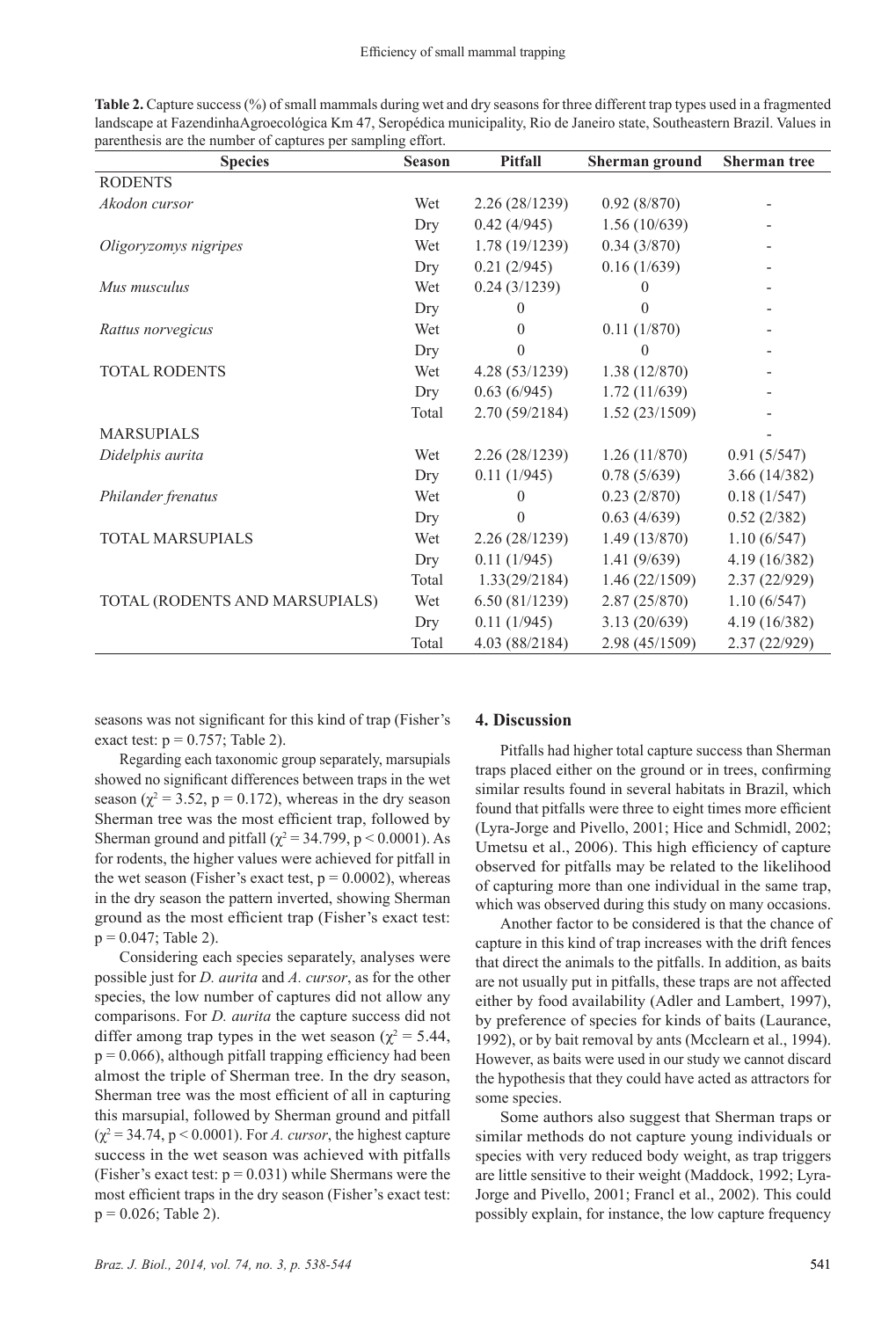of individuals from *O. nigripes* in this kind of trap in this study. Besides, in spite of the low number of captures of *Mus musculus*, individuals of this species were also captured only in pitfalls.

Nevertheless, some studies found higher efficiency for Sherman traps when compared to pitfalls (Petersen, 1980; Silva, 2001; Santos-Filho et al., 2006). Most studies achieving these results used less deep pitfalls (in general < 40 cm depth), which may ease animal escape. Generally, whenever pitfalls were more efficient, pitfalls were deeper  $(0.60 \text{ cm})$ , just like the ones used in this experiment.

Considering the efficiency of trap types for marsupials and rodents separately, we observed that there was a higher number of captures in pitfalls for rodents, which may be partially explained by the fact that Sherman traps do not usually capture any individuals with reduced body weight, as already mentioned. Yet, there was no significant difference between the capture methods for marsupials. In spite of this, it is important to note that *Philander frenatus* (Olfers, 1818) was caught only in Sherman traps. This result can suggest that this marsupial could avoid pitfalls traps or that these animals are able to escape from them. In fact, Delciellos and Vieira (2009) showed that *P. frenatus* had the better jumping ability among terrestrial didelphid marsupials. The effects of such ability, found also in other marsupial species like *D. aurita*, should be investigated in future studies comparing the efficiency of different trap types.

The higher efficiency of pitfalls during the wet season has been reported by other authors in the Brazilian Atlantic Forest (Santos-Filho et al., 2006) and Amazon Rainforest (Hice and Schmidl, 2002). According to Handley and Varn (1994) and Silva et al. (2000), pitfalls would be more efficient in the wet season, as soaking prevents animals from escaping. Nevertheless, this explanation does not apply in this work, as we used big pitfalls which decrease the chance for animals to escape after falling. We believe that the higher capture in pitfalls in the wet season could reflect animal movement patterns. Climatic factors can alter animal activity, which in turn can affect the probability of animals finding traps (Stokes et al., 2001). In the wet season animals can be more active and move longer distances due to a decrease in predation chance caused by a reduction in the number of nights with high luminosity (Stokes et al., 2001). Besides that, heavy rain can promote the dislodgement of individuals of terrestrial species from dens (Umetsu et al., 2006). This higher movement rate, in turn, can facilitate capture in pitfalls traps. In the same station, in spite of Shermans being able to be more easily found, the higher availability of food resources in the forest can make this kind of trap less attractive. In fact, in other studies using only Sherman traps there was higher capture success during dry periods (Stallings, 1990; Grelle, 1996). Adler and Lambert (1997), estimating rodent density in Panama islands, found a negative relationship between the capture of frugivorous rodents and the number of fruit trees bearing fruit. According to Adler and Lambert (1997), small mammals are harder to capture in traditional traps in periods of higher availability of food supply. Experiments carried out in the same area of our study showed less food availability in the dry season, with less abundance and richness of arthropods (Martins, 2009), and less fruit availability than in the rainy months (Vieira, 2007).

Another factor to be considered is that in the wet season most populations of small mammals are usually composed mostly by young animals (Vieira, 1996; Quental et al., 2001). According to Mares and Ernest (1995), most species of small mammals reproduce at the end of the dry period and the beginning of the rainy season. Density peak occurs in mid wet season, when many young individuals of the population are recruited. These individuals tend to move more than adults, which have already established home ranges (Graipel and Santos-Filho, 2006). Such high displacement could favour capture in interception and fall traps. Moreover, due to their low weight, young individuals tend to have lower capture rate in Sherman traps or similar methods (O'Connell, 1989; Vieira, 1996; Quental et al., 2001).

The capture success of different trap types also varied between habitats, which may be due to differences in the composition and abundance of small mammal species in each area. Pitfalls were more efficient in the fragment A and corridor. These habitats were dominated by rodents, which are generally captured more in pitfalls, as found in other studies (Silva, 2001; Lyra-Jorge and Pivello, 2001; Umetsu et al., 2006). For the corridor, besides the higher capture of rodents, there was also no capture in Sherman tree traps, probably due to its thin canopy. In the pasture, although rodents also were the most abundant group, Sherman ground had the higher capture rate. A possible explanation for this is the smaller home ranges in highly productive areas like grassland where arthropod availability is usually high (Pires et al., 2005). This fact reduces the likelihood of these animals to find drift fences and be directed to the pitfalls due to their reduced locomotion. As Sherman was closer among them, in comparison with pitfall systems, it can be more easily found in this situation.

Concluding, the efficiency of capture methods of small mammals varied according to the kind of trap, taxonomic group, season, and habitat. The results found for taxonomic groups made evident that combining different trap types is important to increase the total trapping success and the acquisition of more representative community data. Considering variations among seasons and habitats, our results demonstrated a complex effect of these factors in trap efficiency and the capture of different taxonomic groups. Nonetheless, as our study comprised just a year and the number of replicates for each habitat was low, generalisations are not possible. Future studies investigating differential success of trap types in small mammal communities should focus on this question.

#### **Acknowledgements**

This study is part of the Master's degree thesis of A.L.M. Vieira, who received a scholarship from CAPES. Thanks are due to the Programa de Pós-Graduação em Ciências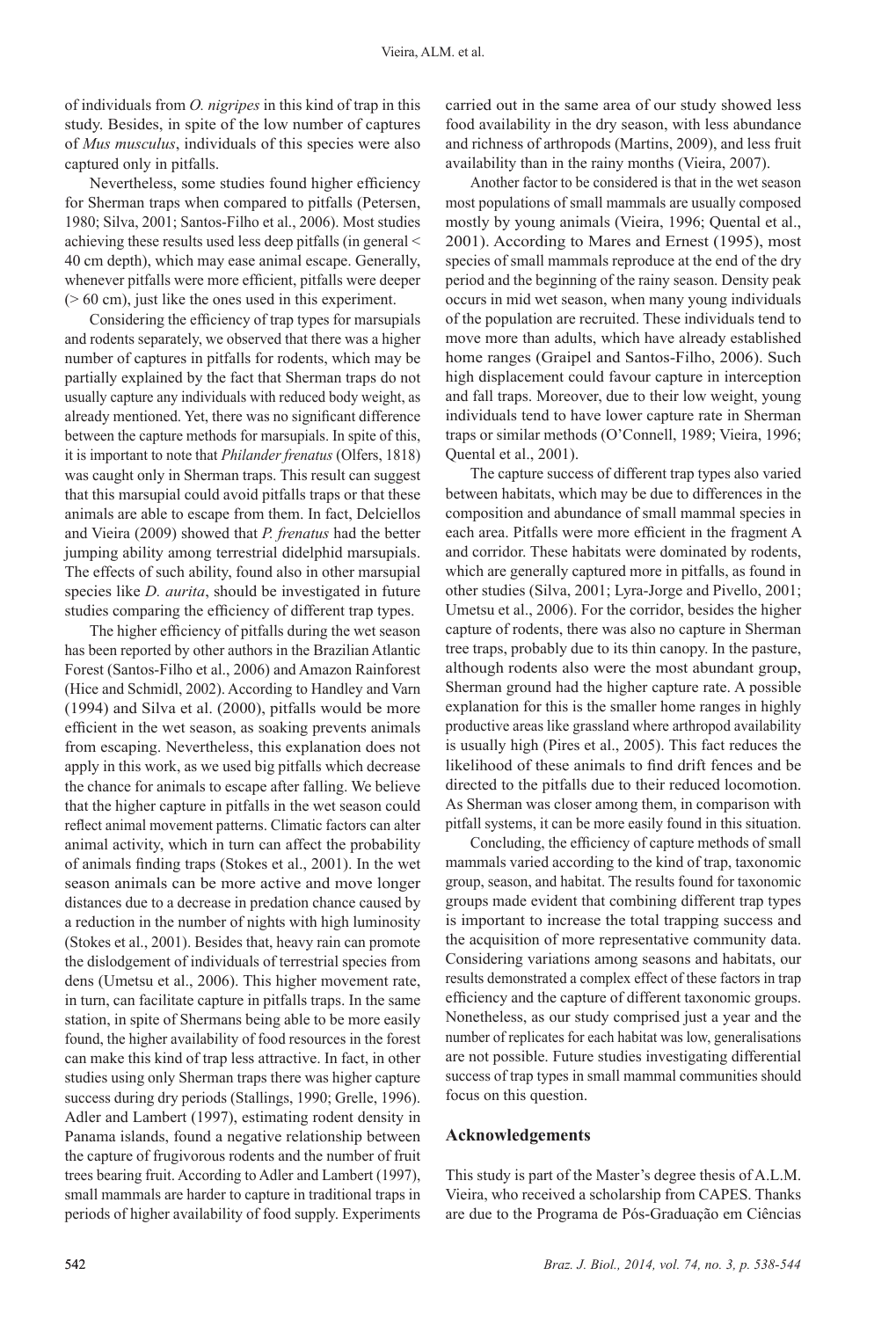Ambientais e Florestais/UFRRJ for support and also to Fernando Fernandez who kindly loaned the traps used in this study. We also thank the colleagues who helped during field work. Fernando Fernandez, Marcus Vinícius Vieira and an anonymous reviewer provided valuable comments on an earlier version of this manuscript.

#### **References**

ADLER, GH. and LAMBERT, TD., 1997. Ecological correlates of trap response of a Neotropical forest rodent, Proechimys semispinosus. *Journal of Tropical Ecology*, vol. 13, no. 1, p. 59-68. http://dx.doi.org/10.1017/S0266467400010257.

ASTÚA, D., MOURA, RT., GRELLE, CEV. and FONSECA, MT., 2006. Influence of baits, trap type and position for small mammal capture in a Brazilian lowland Atlantic Forest. *Boletim do Museu de Biologia Mello Leitão*, vol. 19, no. 1, p. 31-44.

BERGALLO, HG. and MAGNUSSON, WE., 1999. Effects of climate and food availability on four rodent species in southeastern Brazil. *Journal of Mammalogy*, vol. 80, no. 2, p. 472-486. http:// dx.doi.org/10.2307/1383294.

DELCIELLOS, AC. and VIEIRA, MV., 2009. Jumping ability in the arboreal locomotion of didelphid marsupials. *Mastozoología Neotropical*, vol. 16, no. 2, p. 299-307.

FRANCL, KE., FORD, WM. and CASTLEBERRY, SB., 2002. Relative efficiency of three small mammal traps in central Appalachian wetlands. *Georgia Journal of Science*, vol. 60, no. 4, p. 194-200.

FREITAS, D. and FERNANDEZ, FAS., 1998. Efficiency of small mammal trapping in Brazilian Atlantic forest fragments: the effects of trap type and position. *Vida Silvestre Neotropical*, vol. 7, no. 2-3, p. 27-33.

GRAIPEL, ME. and SANTOS-FILHO, M., 2006. Reprodução e dinâmica populacional de Didelphis aurita Wied-Neuwied (Mammalia: Didelphimorphia) em ambiente periurbano na Ilha de Santa Catarina, Sul do Brasil. *Biotemas*, vol. 19, no. 1, p. 65-73.

GRELLE, CEV., 1996. *Análise tridimensional de uma comunidade de pequenos mamíferos*. Belo Horizonte: Universidade Federal de Minas Gerais. 56 p. Dissertação de Mestrado em Ecologia.

HANDLEY, CO. and VARN, M., 1994. The trapline concept applied to pitfall arrays. In MERRITT, JF.,KIRKLAND, GL. and ROSE, RK. (Eds.). *Advances in the biology of shrews*. Pittsburgh: Carnegie Museum of Natural History. p. 285-286. Special Publication, no. 18.

HICE, CL. and SCHMIDL, YDJ., 2002. The effectiveness of pitfall traps for sampling small mammals in the Amazon Basin. *Mastozoología Neotropical*, vol. 9, no. 1, p. 85-89.

LAURANCE, WF., 1992. Abundance estimates of small mammals in Australian tropical rainforest: a comparison of four trapping methods. *Wildlife Research*, vol. 19, no. 6, p. 651-655. http:// dx.doi.org/10.1071/WR9920651.

LAURANCE, WF., 1994. Rainforest fragmentation and the structures of small mammal communities in tropical Queensland. *Biological Conservation*, vol. 69, no. 1, p. 23-32. http://dx.doi. org/10.1016/0006-3207(94)90325-5.

LEE, LL., 1997. Effectiveness of live traps and snap traps in trapping small mammals in kinmen. *Acta Zoologica Taiwanica*, vol. 8, no. 2, p. 79-85.

LIRA, PK., FERNANDEZ, FAS., CARLOS, HSA. and CURZIO, PL., 2007. Use of a fragmented landscape by three species of opossum in south-eastern Brazil. *Journal of Tropical Ecology*, vol. 23, no. 4, p. 427-435. http://dx.doi.org/10.1017/S0266467407004142.

LYRA-JORGE, MC. and PIVELLO, VR., 2001. Combining live trap and pitfall to survey terrestrial small mammals in savanna and forest habitats in Brazil. *Mammalia*, vol. 65, no. 4, p. 524-530.

MADDOCK, AH., 1992. Comparison of two methods for trapping rodents and shrews. *Israel Journal of Zoology*, vol. 38, no. 5, p. 333-340.

MARES, MA. and ERNEST, KA., 1995. Population and community ecology of small mammals in a gallery forest of central Brazil. *Journal of Mammalogy*, vol. 76, no. 3, p. 750-768. http://dx.doi. org/10.2307/1382745.

MARTINS, EM., 2009. *Fauna do solo e fungos micorrízicosarbusculares em um corredor agroflorestal*. Seropédica: Universidade Federal Rural do Rio de Janeiro. 61 p. Dissertação de Mestrado em Ciências Ambientais e Florestais.

MCCLEARN, D., KOHLER, J., MCGOWAN, KJ.,CEDENO, E., CARBONE, LG. and MILLER, D., 1994. Arboreal and terrestrial mammal trapping on Gigante Peninsula, Barro Colorado. Nature Monument, Panama. *Biotropica*, vol. 26, no. 2, p. 208-213. http:// dx.doi.org/10.2307/2388810.

O'CONNELL, MA., 1989. Population dynamics of Neotropical small mammals in seasonal habitats. *Journal of Mammalogy*, vol. 70, no. 3, p. 532-548. http://dx.doi.org/10.2307/1381425.

O'FARRELL, MJ., CLARK, WA., EMMERSON, FH., JUAREZ, SM., KAY, FR., O'FARRELL, TM. and GOODLETT, TY., 1994. Use of mesh live traps for small mammals: are results from Sherman live traps deceptive? *Journal of Mammalogy*, vol. 75, no. 3, p. 692-699. http://dx.doi.org/10.2307/1382517.

PETERSEN, MKA., 1980. Comparison of small mammal populations sampled by pit-fall and livetraps in Durango, Mexico. *The Southwestern Naturalist*, vol. 25, no. 1, p. 122-124. http:// dx.doi.org/10.2307/3671228.

PIRES, AS., LIRA, PK., FERNANDEZ, FAS., SCHITTINI, GM. and OLIVEIRA, LC., 2002. Frequency of movements of small mammals among Atlantic Coastal Forest fragments in Brazil. *Biological Conservation*, vol. 108, no. 2, p. 229-237. http://dx.doi. org/10.1016/S0006-3207(02)00109-X.

PIRES, AS., FERNANDEZ, FAS., FREITAS, D. and FELICIANO, BR., 2005. Influence of edge and fire-induced changes on spatial distribution of small mammals in Brazilian Atlantic Forest fragments. *Studies on Neotropical Fauna and Environment*, vol. 40, no. 1, p. 7-14. http://dx.doi.org/10.1080/01650520412331333747.

QUENTAL, TB., FERNANDEZ, FAS., DIAS, ATC. and ROCHA, FS., 2001. Population dynamics of the marsupial Micoureusdemerarae in small fragments of Atlantic Coastal Forest in Brazil. *Journal of Tropical Ecology*, vol. 17, no. 3, p. 339-352. http://dx.doi. org/10.1017/S0266467401001237.

SANTOS-FILHO, M., SILVA, DJ. and SANAIOTTI, TM., 2006. Efficiency of four trap types in sampling small mammals in Forest fragments, Mato Grosso, Brasil. *Mastozoología Neotropical*, vol. 13, no. 2, p. 217-225.

SANTOS-FILHO, M., SILVA, DJ. and SANAIOTTI, TM., 2008. Variação sazonal na riqueza e na abundância de pequenos mamíferos, na estrutura da floresta e na disponibilidade de artrópodes em fragmentos florestais no Mato Grosso, Brasil. *Biota*